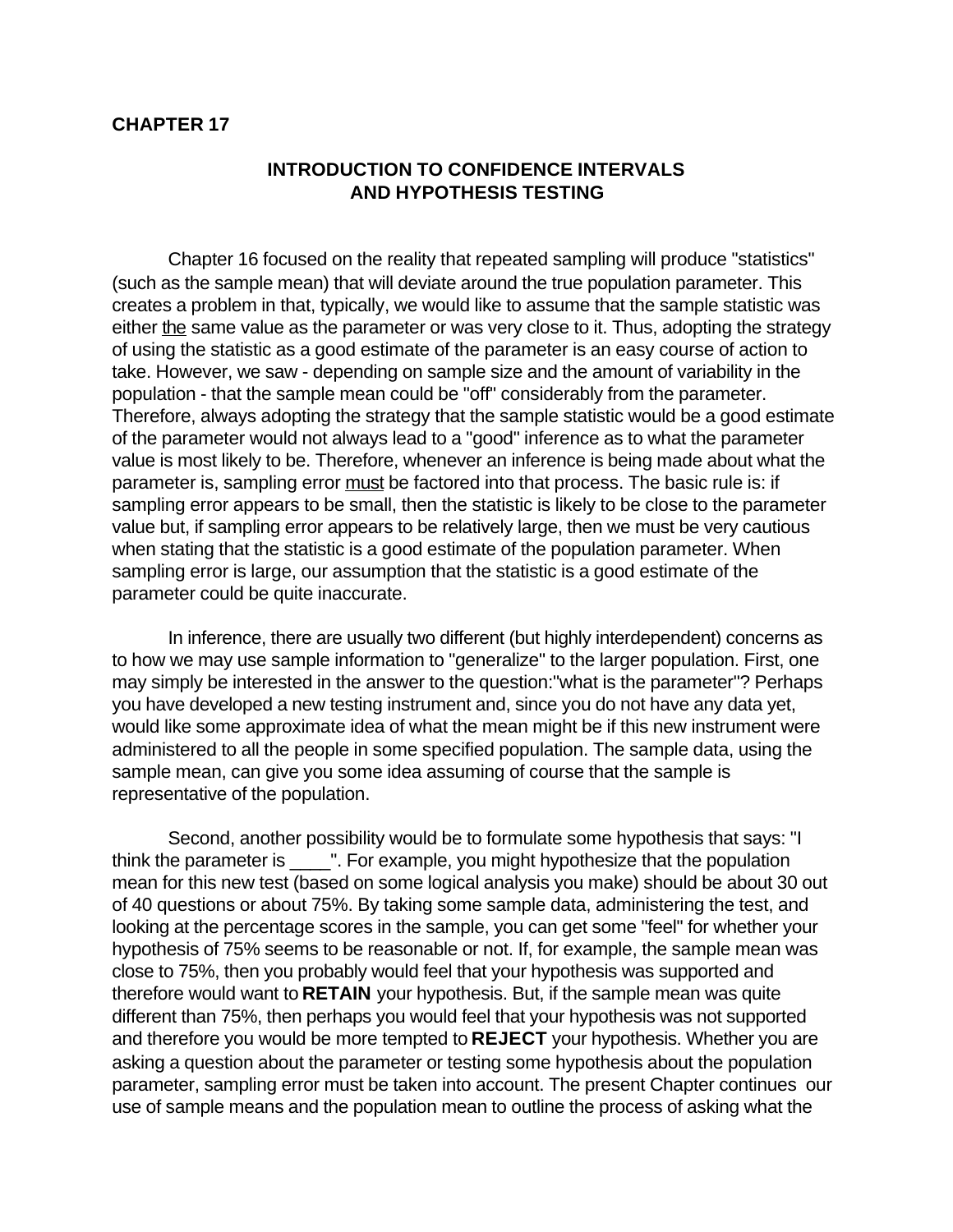parameter is or testing some hypothesis about the population mean. Again, the reason why the "mean" is used is simply because the procedures for it tend to be more straightforward and therefore the "logic" behind these types of inferences should be easier to understand.

### **Confidence Intervals for the Population Mean**

Assume for a moment that we are interested in how many "watts" of light output you get from "60 watt" light bulbs in the local light bulb manufacturing plant. For purposes of our illustration, further assume that the "true mean" is 60 watts and the standard deviation of the wattage output is about 2 watts. Regardless of how good the manufacturing process is, each and every light bulb will not produce exactly 60 watts; some may give off a little lower amount and some may give off a little higher amount. To show the type of sample mean variation there could be in such a situation, I did a Minitab simulation generating 200 samples of 25 bulbs each, each sample taken at random. One of those random samples is shown below.

#### DATA FROM ONE RANDOM SAMPLE

|  |  |  | 61 61 61 61 58 58 57 64 62 63 62 57 62 |  |  |  |
|--|--|--|----------------------------------------|--|--|--|
|  |  |  | 61 61 61 58 60 63 68 60 59 55 60 60    |  |  |  |

A frequency distribution of that one set of sample data looks as follows.

| Watt | Count          |
|------|----------------|
| 55   | 1              |
| 57   | $\overline{c}$ |
| 58   | 3              |
| 59   | 1              |
| 60   | 4              |
| 61   | 7              |
| 62   | 3              |
| 63   | $\overline{2}$ |
| 64   | 1              |
| 68   | 1              |
|      | $n = 25$       |
|      |                |

Note that one value, 68, is a rather rare event if the population mean is about 60 and the standard deviation is 2. In a normal distribution, values are not very likely to be much more than 3 units of 2 around the mean or about 6 watts above and below. But, such is life; things like a 68 can happen.

Now, in this simulation, there were actually 200 different samples where  $n = 25$  in each sample. Thus, I took the means from all 200 samples and made a dotplot.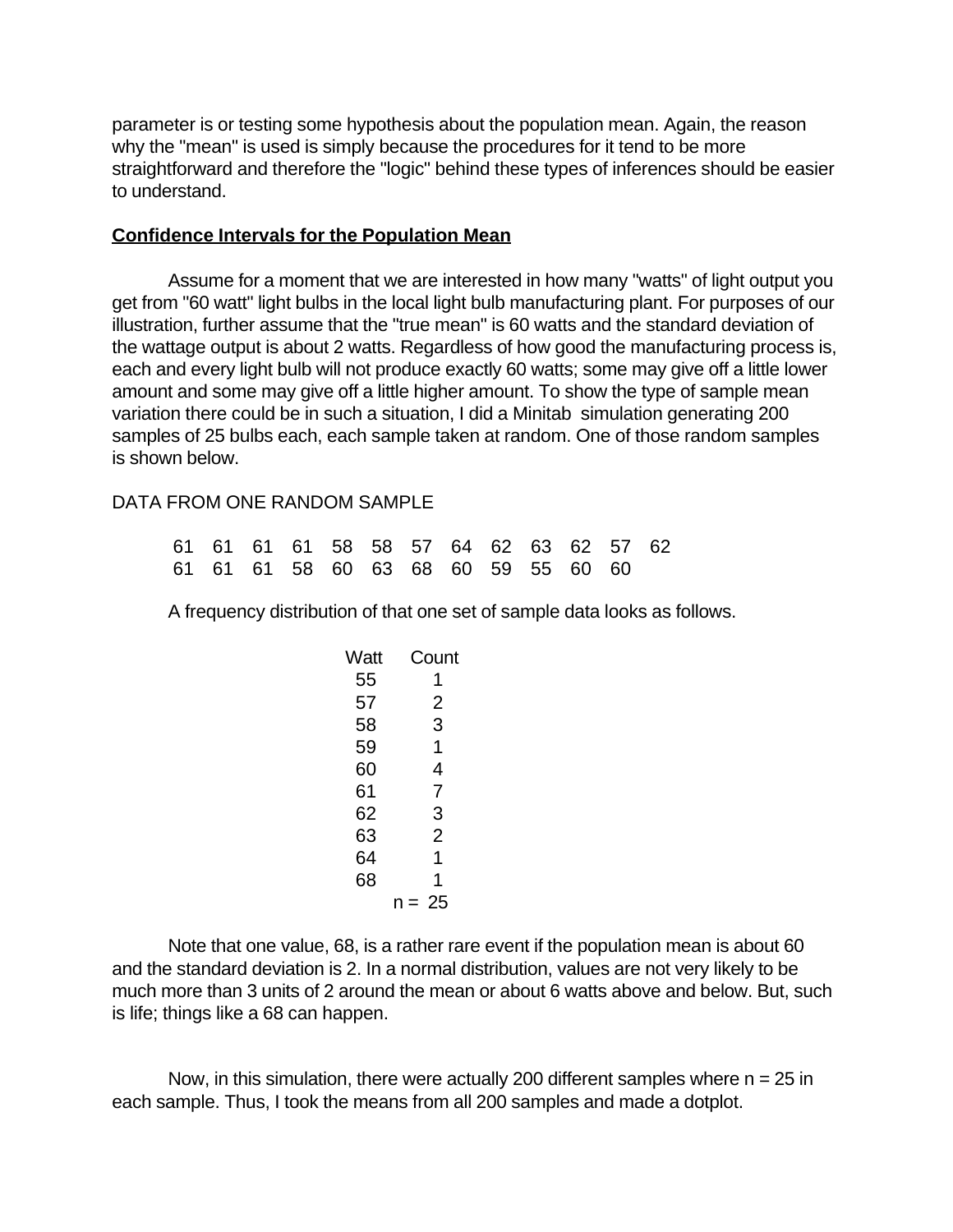

As usual, this sampling distribution of wattage means is similar to the normal distribution where the center point is near 60, or the population parameter. From the descriptive statistics shown below, notice that while the average of the means is close to 60, some of the means were as low as approximately 59 and some of the means were about as high as 61. Thus, while the "mean of the means" is near the parameter, sampling error will produce some variations around the parameter due to random sampling fluctuation. However, note that the means in this case do not vary too far from the value of 60. Also note the standard deviation of the distribution of means, which is .403, represents the extent of the sampling error. Recall that the standard deviation of the sampling distribution of means is called the standard error of the mean, and the larger this value is, the more sampling error is present in a typical sample drawn from the population. In this case, since the sampling distribution is approximately normal, the sample means would vary approximately 3 standard deviations of about .4 (about 1.2 watts in either direction of the parameter) around the center.

|          | # SAMPS MEAN STDEV MIN |                               |  | MAX |
|----------|------------------------|-------------------------------|--|-----|
| MeanWatt | - 200                  | 60.007  0.403  58.852  59.733 |  |     |

The standard deviation of the means, .403, is our error factor or standard error of the mean. Thus, our estimate of the amount of sampling error in the means, if we took many different samples at random of  $n = 25$ , is a value of about .403 which is our standard error of the mean. The simulation above was simply another attempt to illustrate the idea that random samples of a certain size will provide you information about the sampling error that would be present if many, many random samples had in fact been selected.

Now we will use this standard error of the mean, or the error factor, to build what is called a confidence interval. **A CONFIDENCE INTERVAL IS AN INTERVAL AROUND THE STATISTIC WHERE THERE IS A CERTAIN CHANCE OR PROBABILITY OF INCLUDING OR CAPTURING THE PARAMETER**. In this case, the confidence interval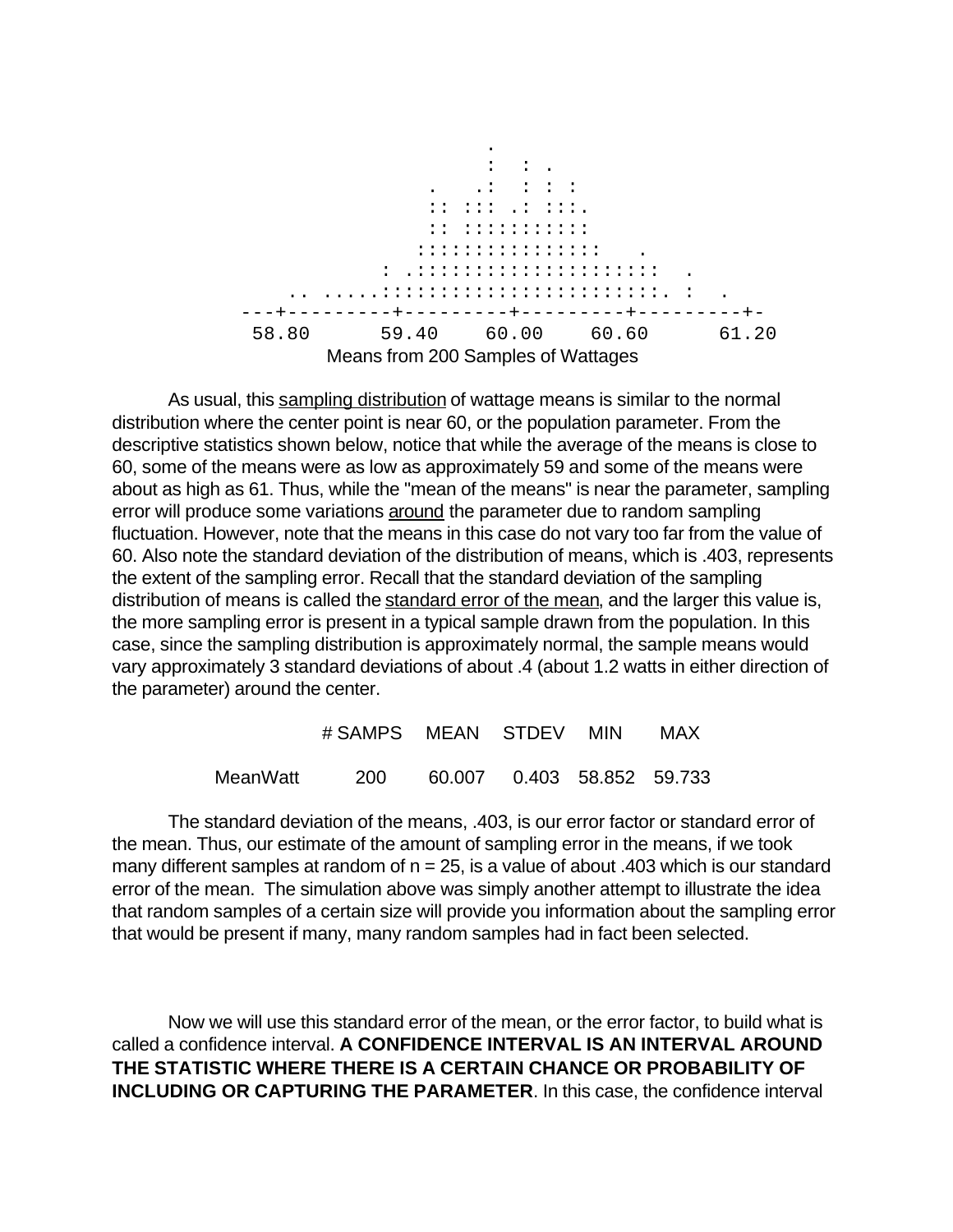will be built around the sample mean in hopes of capturing the population mean. Recall that our first inferential application was trying to answer the question: what is the parameter? Since confidence intervals represent an interval where the population parameter (mean in this case) is likely to fall (within certain probability limits), then the confidence interval should help tell us what the value of the parameter is likely to be (within limits of chance of course).

What I have first done below is to build what we call 68% confidence intervals where about 68% of the intervals should capture the true population mean. Remember in a normal distribution, which is like our sampling distributions, about 68% of the area will be from the middle out one standard deviation on either side. So, to each sample mean, I will add and subtract one unit of error, the standard error of the mean. For each sample therefore, there will be an interval around the sample mean. Then we can see how many of these intervals actually include the population mean. For each of the 200 samples, there will be a sample mean. Thus, when adding and subtracting one unit of error from each of those sample means, we will have 200 different confidence intervals. How many will include the value of 60? For illustration purposes, I have listed out the first 15. The Yes1No0 listing merely indicates whether or not the interval contained 60.

| Samp# | LowptCl | Popmean | UpptCl  | Yes1No0 |
|-------|---------|---------|---------|---------|
| 1     | 59.5121 | 60      | 60.3190 | 1       |
| 2     | 59.4945 | 60      | 60.3014 | 1       |
| 3     | 59.2899 | 60      | 60.0968 | 1       |
| 4     | 59.8644 | 60      | 60.6712 | 1       |
| 5     | 59.1323 | 60      | 59.9391 | 0       |
| 6     | 59.6297 | 60      | 60.4366 | 1       |
| 7     | 60.4970 | 60      | 61.3039 | 0       |
| 8     | 59.2955 | 60      | 60.1024 | 1       |
| 9     | 58.9564 | 60      | 59.7633 | 0       |
| 10    | 59.5351 | 60      | 60.3419 | 1       |
| 11    | 59.4669 | 60      | 60.2737 | 1       |
| 12    | 59.8362 | 60      | 60.6431 | 1       |
| 13    | 59.2403 | 60      | 60.0471 | 1       |
| 14    | 59.8124 | 60      | 60.6192 | 1       |
| 15    | 59.4768 | 60      | 60.2837 | 1       |

To find out how many of the intervals captured the parameter value of 60, we could count the number of 1's in the last column and, in this simulation, that value turns out to be 140. Out of 200 intervals, 140/200 = 70%. Thus, about 70 percent of the confidence intervals did in fact include the parameter value of 60.

What if you wanted to be more confident? Going one error unit on either side of the mean gives you about 68% accuracy (70% in this specific simulation). In a normal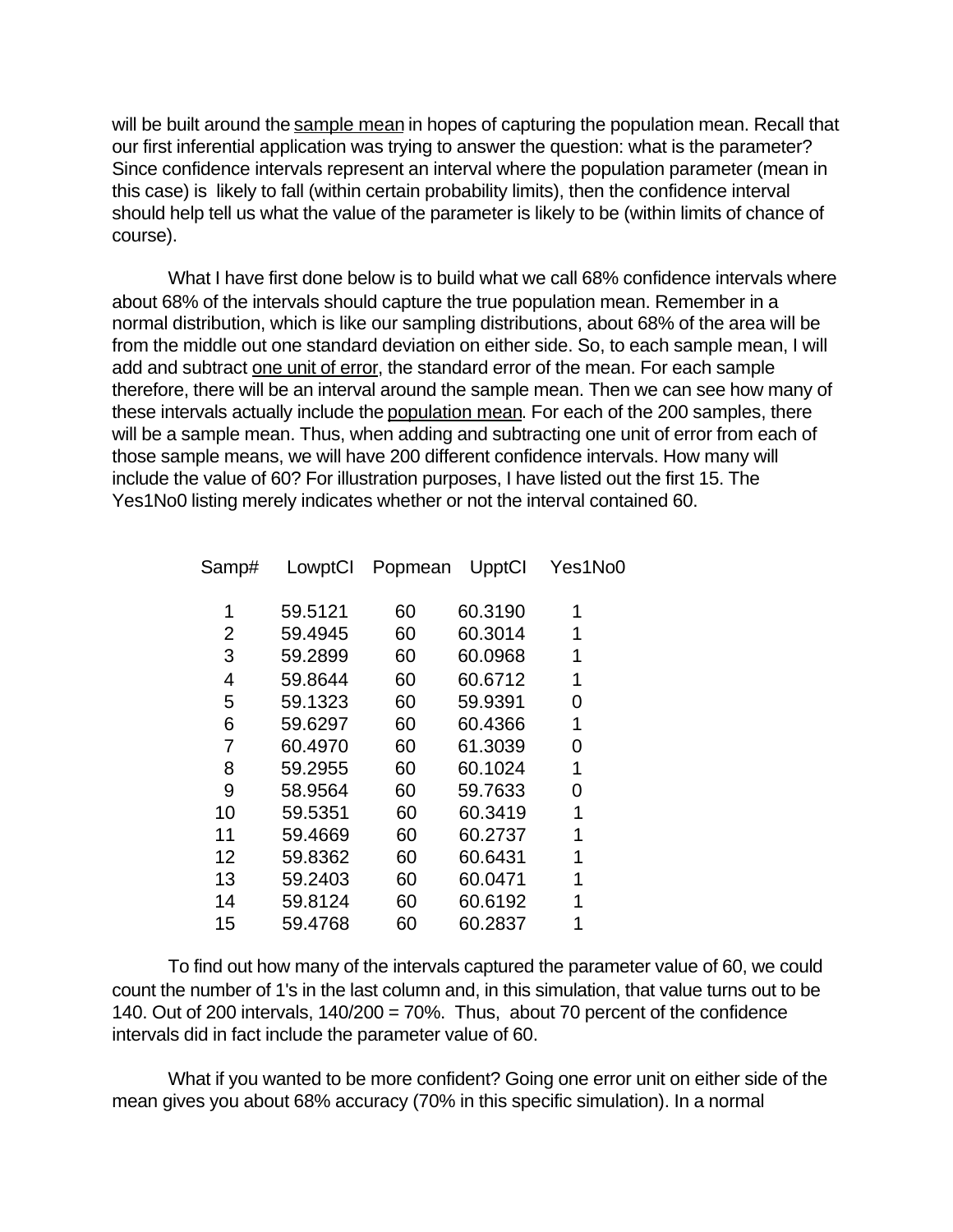distribution, you need to go out about 2 standard deviations to include about 95% of the area. So, if you wanted to have 95% confidence, we should find that going 2 units of error on either side of the mean should capture the parameter about 95% of the time. Will it? In the example above, I added .403 (or 1 unit of error) and subtracted .403 to each of the 200 sample means. To be approximately 95% confident, I will add and subtract 2 units of error or about .806 to each of the 200 sample means. Again, to see if the interval captures the population mean of 60, I print out the first 15 below. Note that if the interval contained 60 before, it would still have to capture 60 since the interval will be twice as wide. The question is: what if the interval before did not contain 60? Will being twice as wide now allow it to capture 60?

| Samp# | LowptCl | Popmean | UpptCl  | Yes1No0 |
|-------|---------|---------|---------|---------|
| 1     | 59.1087 | 60      | 60.7224 | 1       |
| 2     | 59.0911 | 60      | 60.7048 | 1       |
| 3     | 58.8864 | 60      | 60.5002 | 1       |
| 4     | 59.4609 | 60      | 61.0747 | 1       |
| 5     | 58.7288 | 60      | 60.3426 | 1       |
| 6     | 59.2263 | 60      | 60.8400 | 1       |
| 7     | 60.0936 | 60      | 61.7073 | 0       |
| 8     | 58.8921 | 60      | 60.5058 | 1       |
| 9     | 58.5530 | 60      | 60.1667 | 1       |
| 10    | 59.1316 | 60      | 60.7454 | 1       |
| 11    | 59.0634 | 60      | 60.6772 | 1       |
| 12    | 59.4328 | 60      | 61.0466 | 1       |
| 13    | 58.8368 | 60      | 60.4506 | 1       |
| 14    | 59.4089 | 60      | 61.0227 | 1       |
| 15    | 59.0734 | 60      | 60.6871 |         |
|       |         |         |         |         |

In this case, the intervals are twice as wide as the 68% ones above and therefore should capture the value of 60 more often. In fact, they did. If we see how many 1's there are, which is how many of the 95% confidence intervals captured the parameter value of 60, we find that 191 intervals capture 60 and that is 191/200 = 96%. The process of going about 2 units of error around the sample mean will capture the parameter about 95% of the time. Since about 95% of the CI's captured the true mean, that indicates that we are about 95% sure that any one particular confidence interval would in fact capture the parameter. Thus, when you build a 95% confidence interval based on your sample data, assuming of course that the sample was selected at random, then the chances are very good that the true mean is somewhere within the boundaries of the confidence interval. Since the confidence interval has a very high chance of including the true mean, then the confidence interval gives us a very good idea of a range in which the true means is likely to fall. The bottom line is: confidence intervals help us answer the question, "... what is the parameter?".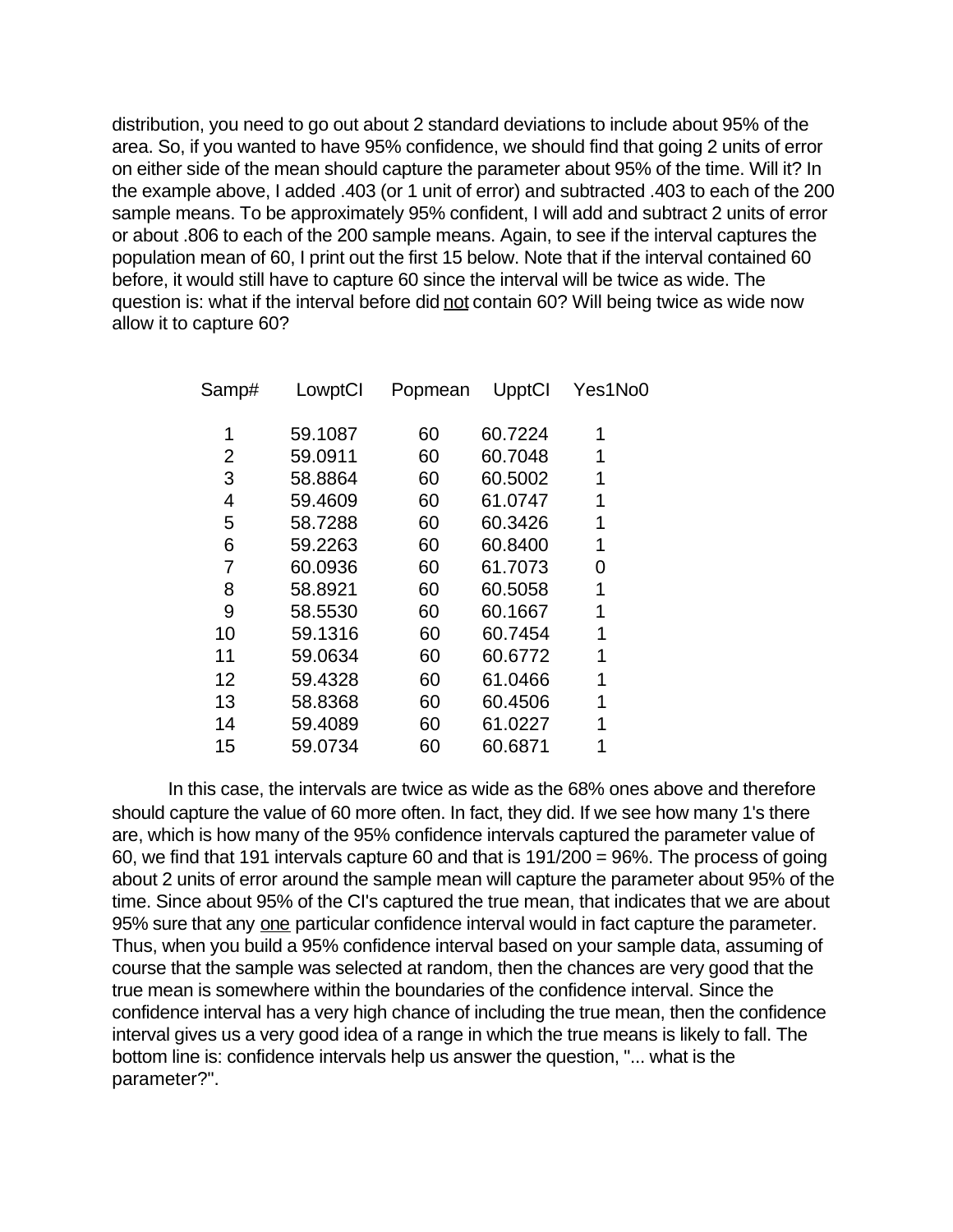At this point, it might be helpful to present an example of a confidence interval problem according to the "typical" way it is done. In most instances, a researcher will select one sample and, based on the data from that one sample, try to make some inference about what the population parameter might be. So, what if we stay with the same example where the question is: what is the mean wattage for the population of 60 watt light bulbs produced by one manufacturer? A random sample is selected from the production line and the bulbs are tested for their wattage output. The data for the 25 bulbs are below.

DATA FOR ONE RANDOM SAMPLE WHERE n = 25 BULBS ARE TESTED

 61 60 62 60 61 60 56 65 61 57 59 57 57 61 60 56 59 58 60 61 60 61 61 57 61

### DESCRIPTIVE STATISTICS ON THE SAMPLE

|                               |  | N MEAN STDEV MIN MAX |  |
|-------------------------------|--|----------------------|--|
| Wattage 25 59.640 2.119 56 65 |  |                      |  |

 In the sample, the wattages ranged from 56 up to 65 with a mean of 59.64 and the estimate of the population standard deviation was 2.119. We can estimate the amount of sampling error by calculating the standard error of the mean by the following process.

Standard Error of Mean =  $S / Sqrt n = 2.119/5 = .424$ 

It is very common practice to build 95% confidence intervals when working with inferential statistics. To do so, you therefore need to go approximately 2 units of error (two standard error of the mean units) on either side of the sample mean, as follows.

> Lowpt95%CI = Mean -  $2 * .424 = 59.64 - .848 = 58.792$ Uppt95%CI = Mean + 2  $*$  .424 = 59.64 + .848 = 60.488

Thus, based on this single random sample of  $n = 25$  cases, the 95% confidence interval for the population mean goes from about 58.79 watts up to about 60.49 watts. We feel reasonably confident that the true mean, whatever it is, falls within the boundaries of our confidence interval. Important note: In this last example, I made no assumption about what the true mean was so do not necessarily think that it is 60. The fact is, when you take a sample, you do not know what the parameter is; in fact, that is what you are taking the sample for, to give you some idea of the value of the parameter. In the simulation examples above, we assumed the parameter to be a certain value simply to illustrate that confidence intervals will capture the parameter at that approximate "confidence percentage" rate. In real situations however, the parameter is unknown. If we knew the value of the parameter, we would not waste our time worrying about all this sampling error stuff!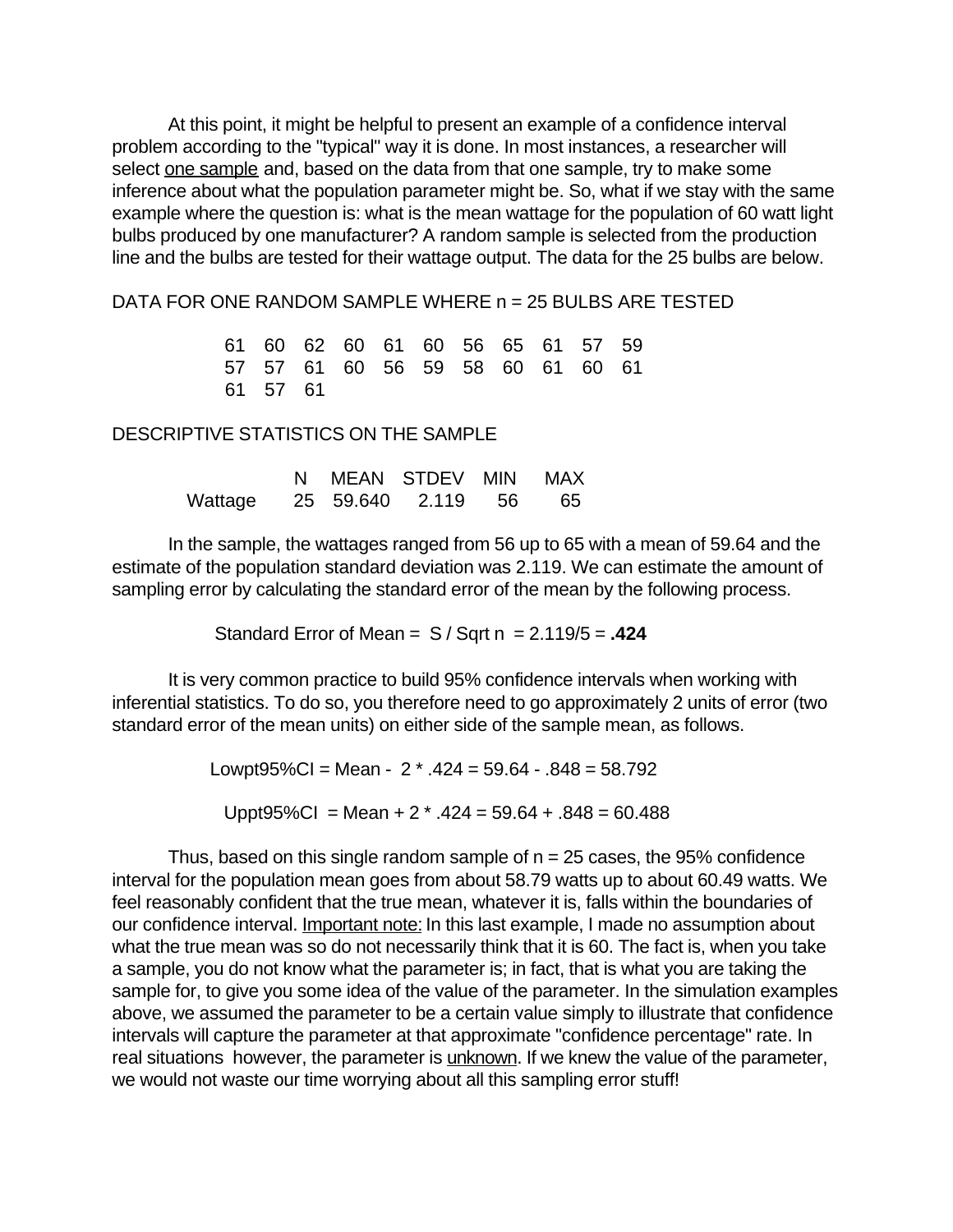Above, we have concentrated on the basic idea of confidence intervals in the context of using the mean of sample data to allow you to estimate the mean of the population. However, estimating the population mean is only one type of parameter estimation that may be of interest. There are many other parameters out there! For example, what if you developed a new measure of "attitudes about statistics" and wanted to correlate this measure with "performance in a statistics course". You could select a random sample from the appropriate population (students taking a statistics course) and then administer the attitude scale. Later, at the end of the course, you could obtain their statistics course grades. Assuming that higher values mean more positive attitudes, perhaps a correlation of .45 was obtained in your sample which suggests that more positive attitudes are associated with better course performance. The real question may be however: what is the correlation between these two variables (X=attitudes and Y=course performance) out there in the larger population? The concept of a confidence interval can assist us in providing an answer to that question. If we had a way to estimate sampling error of correlation coefficients (and there is), we could do the following to build 95% confidence intervals for the true population correlation.

Statistic +/- 2 units of error

 $r_{xy}$  +/- 2 units of  $S_r$ 

The r value is the sample correlation and the S sub r represents the standard deviation of the sampling distribution of r. Remember, if many many samples were taken and r values computed each time, one would find that sample r values will vary (around the parameter) just like sample means vary around the population mean. Sometimes the r value will be too high and other times the sample r value will be too low. So, sampling error is involved in inferences about the population correlation just as it is involved in inferences about the population mean.

One last example before moving on to the concept of hypothesis testing. What if you were interested in what the variance of test scores is for a 50 item test given to all members of the population (perhaps all freshpersons at one university). To estimate this, you take a random sample of students, administer the test, and find the variance of the sample (S squared). But, we know that if we took other samples at random, the sample sets of data would show differing variance values. Some of the variance values would be too high compared to the population variance and some would be too low. Thus, sampling error of variances is also a reality. What we could do is to build a confidence interval around the sample variance where we have a good chance of capturing the true population variance. If we can estimate sampling error in this case, we can build the 95% CI like the following.

Statistic +/- 2 units of error

 $\mathsf{S}^2$  +/- 2 units of  $\mathsf{S}_{\mathsf{S}}^2$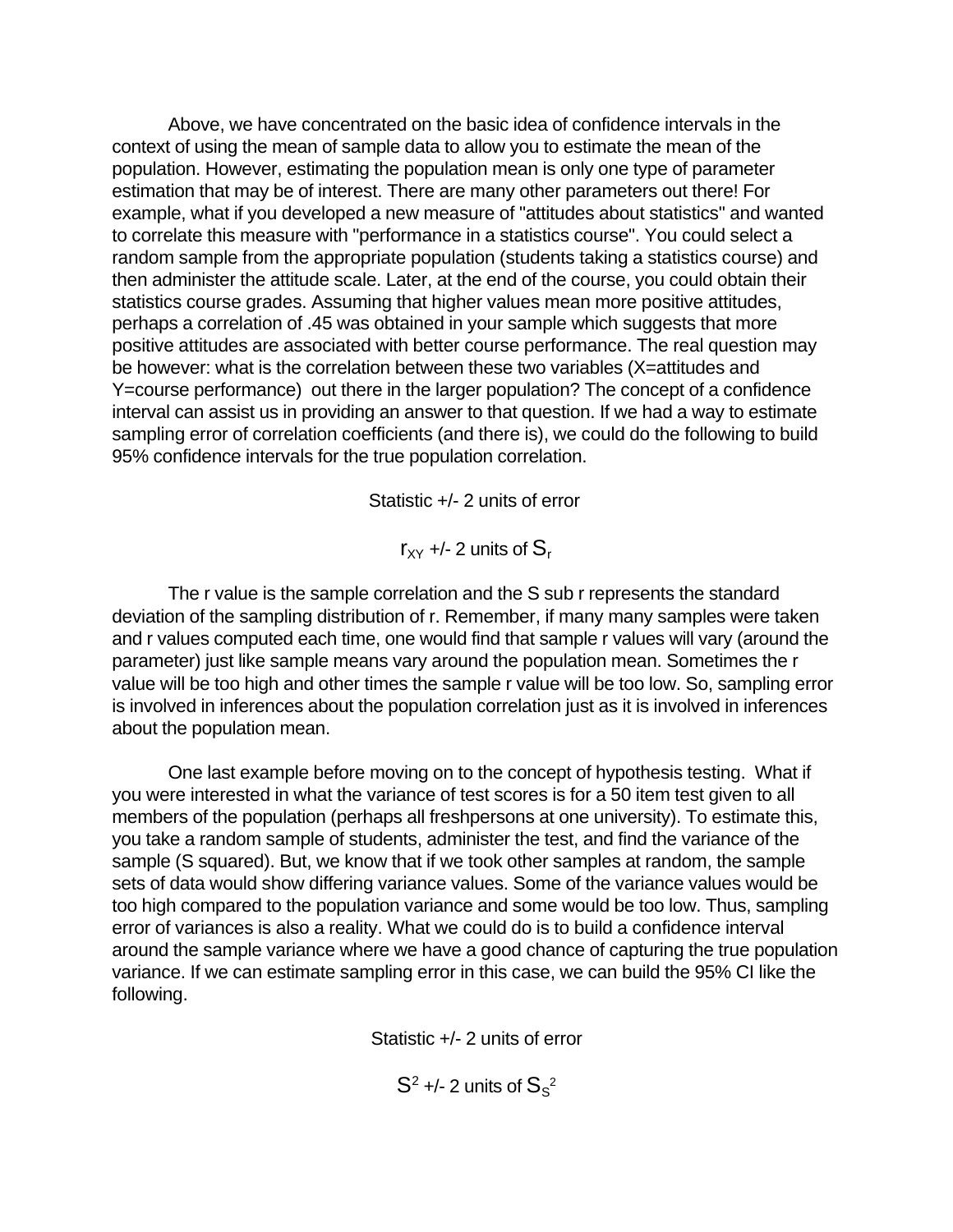The S squared on the left is our sample variance estimate and the (right side value of) S sub S squared is the standard error of the variance since repeated samplings would show that the variance values (S squared) would vary from one sample to another. The standard deviation of the distribution of sample variances is the relevant standard error in the present case. Thus, whether you are interested in population means, correlation coefficients or variances, one could conceptually estimate sampling error and then build a confidence interval around the statistic to give you a better idea of the parameter value. Confidence intervals are very important in inferential statistical work and we will "bump" into them on several other occasions in future Chapters.

## **Testing a Hypothesis about a Population Mean**

Finally, I want to introduce the concept of hypothesis testing which is the other inferential concern raised at the beginning of this Chapter. Rather than asking "what is the parameter?", we might have formulated a hypothesis about what the parameter is and then would let the sample data help to confirm or disconfirm that hypothesis. For the moment, and in this introduction to hypothesis testing, I will only cover one procedure for testing a hypothesis but, in later Chapters, we will cover other techniques.

To continue our "quest" of the true wattage for 60 watt light bulbs, what if we give the benefit of doubt to the manufacturer and formulate the hypothesis that the true mean wattage for all bulbs coming down that production line is really 60. In the literature, such a hypothesis is usually called H sub zero [H(0) ] or the null hypothesis. Why it is called the "null" will be clarified later. So, for the moment, we state the hypothesis as follows.

H(0):  $F_x = 60$  Watts

Recall that the symbol F stands for the population mean. **A HYPOTHESIS IS ALWAYS A STATEMENT ABOUT THE PARAMETER OF INTEREST**! So, how can we test this hypothesis? First we must, as usual, take a nice random sample. Assume for a moment that we had selected the same sample (used above) where the data looked like the following.

| Mean of sample               | $= 59.640$ watts  |
|------------------------------|-------------------|
| Standard deviation of sample | $=$ 2.119 watts   |
| Standard error of the mean   | .424 watts<br>$=$ |

The simplest way to test the null hypothesis that the mean wattage is 60 would be to build a 95% confidence interval. Recall that the 95% confidence interval was as follows.

59.64 +/- (2 \* .424)

 $(58.79 <))))))))))))$ ))))))) > 60.49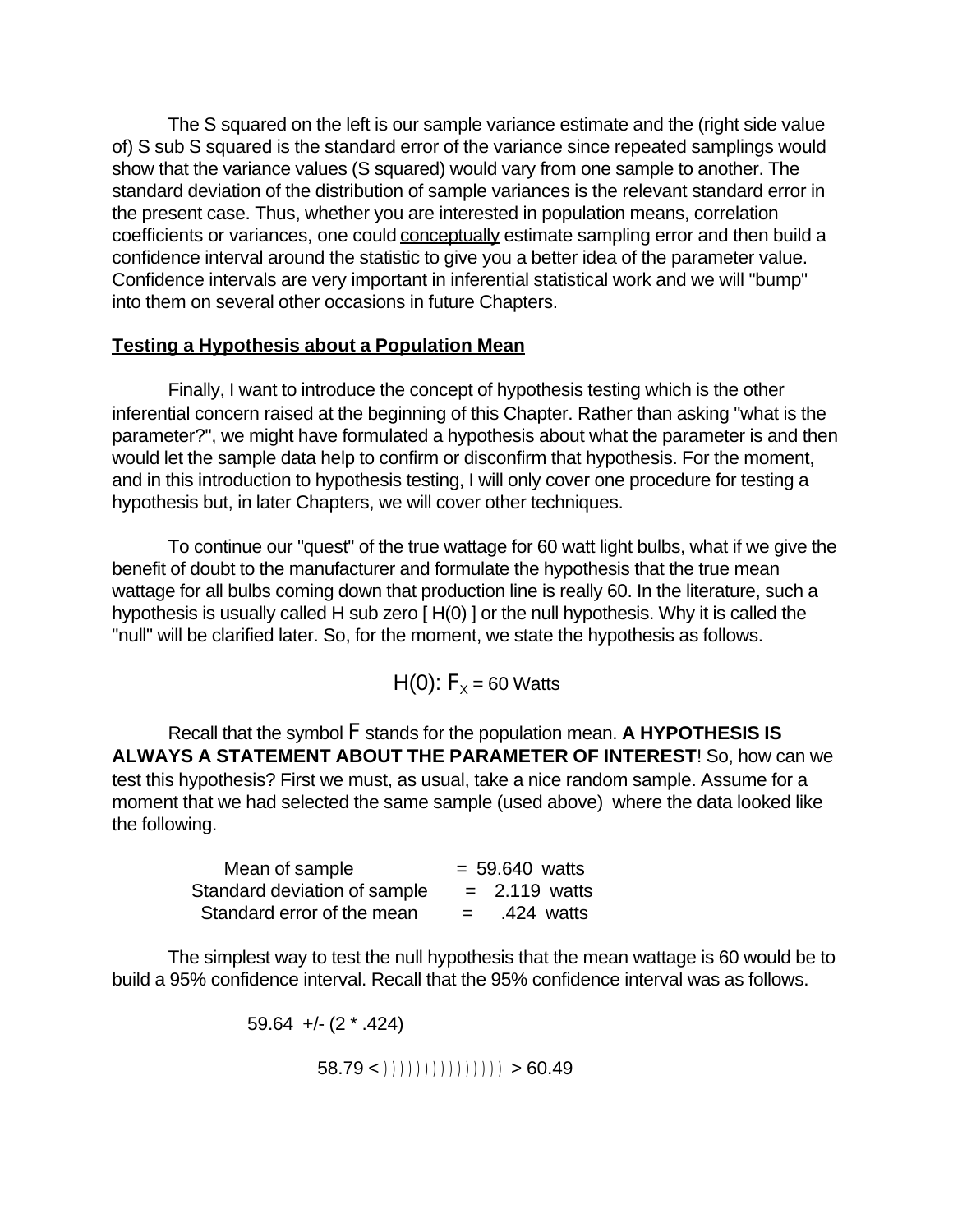Since the 95% CI gives us a very good idea of what the true populations mean is, if the hypothesized value of 60 falls within the confidence interval, then we would conclude that a value of 60 could be the value for the population mean. That is, the available evidence would lead us to **RETAIN** the H(0) or null hypothesis and conclude that the true mean could be 60. And, for our example, that is what happens. The hypothesized value of 60 does indeed fall inside the confidence interval. So, for our sample and the confidence interval, our decision is to retain the null hypothesis.

On the other hand, if the H(0) or null value had not fallen within the confidence interval, we would have **REJECTED** the H(0) or null hypothesis. After all, values inside the confidence interval are the ones most likely to be the population mean whereas values outside of the confidence interval are the unlikely ones. Therefore, if the null value is outside the confidence interval, we consider it not to be a very good candidate for being the population mean.

What happens, in the unusual situation, if the H(0) or null hypothesis value falls exactly at the edge of the confidence interval? As was indicated previously, the rule will be to consider it outside if it falls at the exact edge of the confidence interval. Therefore, the H(0) value will be rejected if it falls at the boundary of the 95% confidence interval.

For the moment, the simplest way to test some null or H(0) hypothesis would be to first build a 95% confidence interval and then check to see if the null value falls inside or outside of the confidence interval. If H(0) falls inside, retain the null hypothesis. However, if the H(0) value falls at the exact edge or outside, then reject the null hypothesis. In later sections, we will explore further the concept of using confidence intervals for testing hypotheses further along with discussing what, in the literature, has become the "most common way" of testing hypotheses for a variety of parameters. Remember, one can test hypotheses about parameters other than the population mean. For example, previously I noted that one could build confidence intervals for the population correlation coefficient or the population variance. We can also test hypotheses about the population correlation or the population variance. For example, we could formulate a null hypothesis that states that the correlation between statistics attitudes and statistics course performance is 0. This may certainly not be what you believe but acts as a point of reference to compare to sample data. In this case, it is likely that you will want to reject the null hypothesis since your view is that there should be a positive correlation between these two variables. We could build a confidence interval around the sample correlation coefficient and then see if the null value of 0 was in or out of the interval. Finally, in regards to variances, we could also test the null hypothesis that the population variance of IQ scores is 225. It should be if the population standard deviation is about 15 since 15 squared is 225. Again, we could take sample data, build a confidence interval for the true population variance and then check to see if 225 is inside or outside of that interval. More on this later!

In brief summary, the two primary inferential concerns in statistical work are: to ask the question "what is the parameter?" or to formulate and test some hypothesis about the population parameter. The first concern is handled by building confidence intervals, usually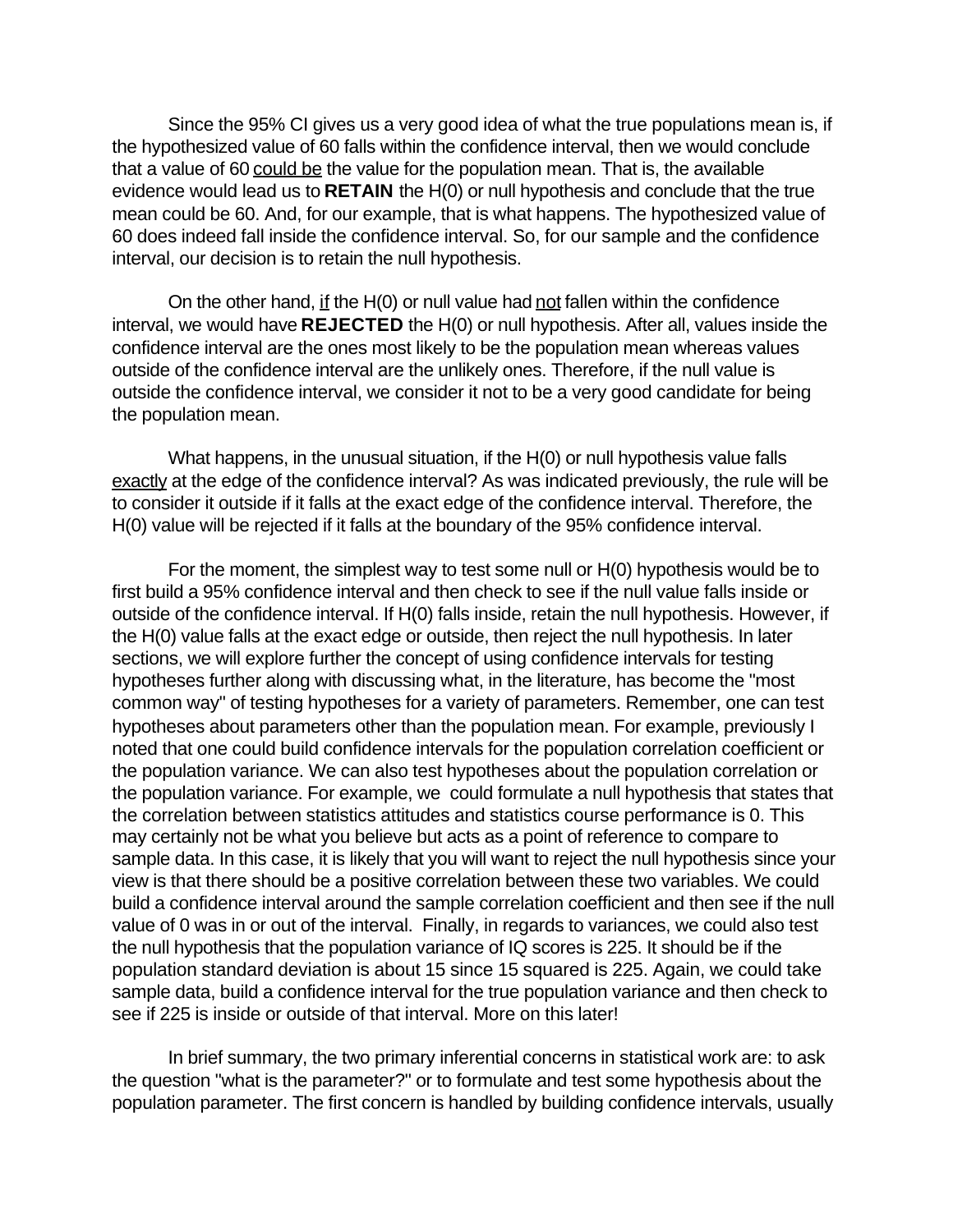95% ones. To test a hypothesis, we can also use a confidence interval (in many situations). But, as we will see later, the more common procedures for testing a hypothesis are a little different than using the confidence interval approach described above although they produce the same identical decision with respect to the null hypothesis. As we discuss inferences about other parameters later, we will encounter these other methods for testing H(0) hypotheses.